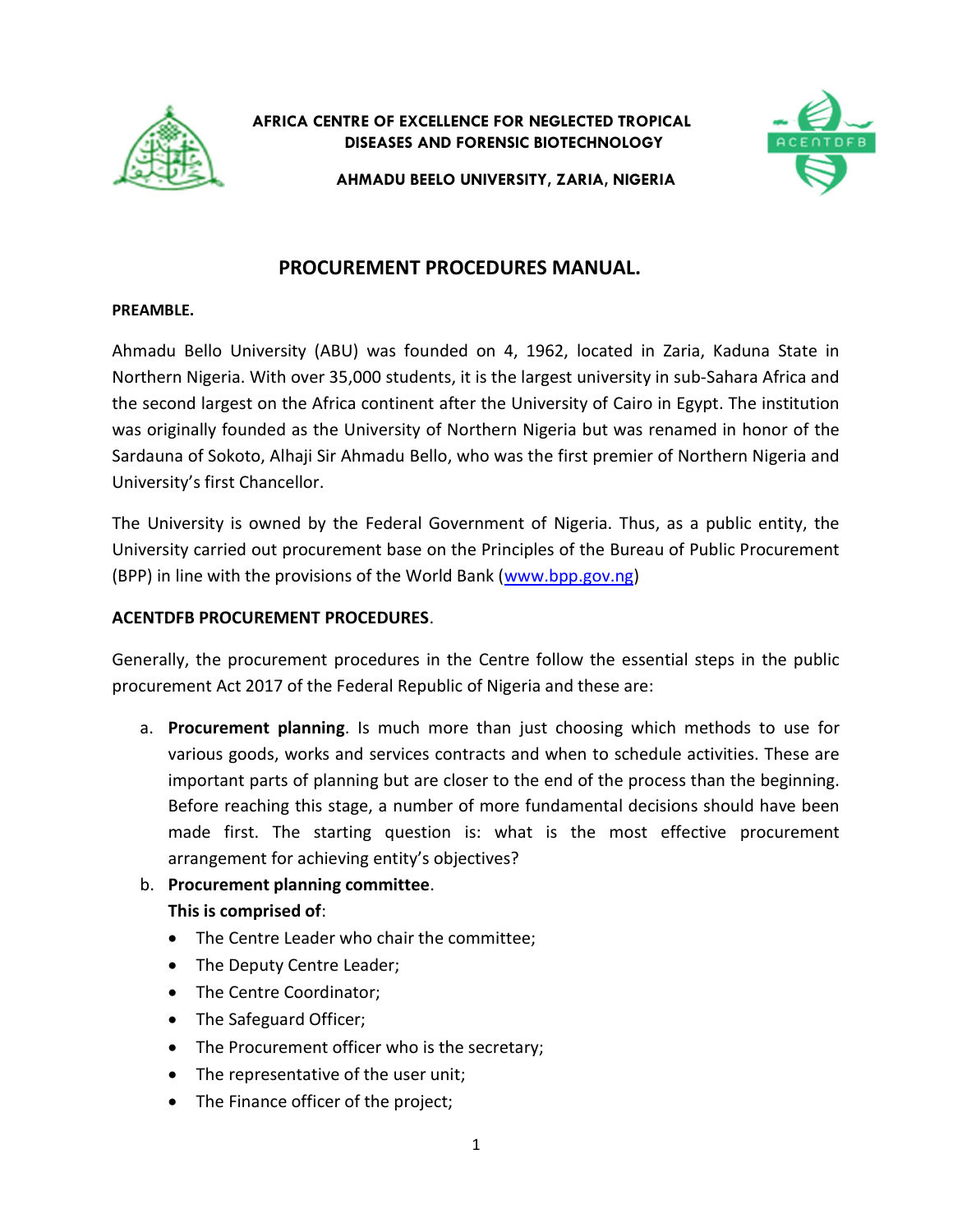- The Project Auditor;
- The Monitoring and Evaluation officer;
- The Principals investigators of the project;
- The representative from the legal unit; and
- The technical personnel of the entity with expertise in the subject matter for each particular procurement

## c. The Procurement Planning Committee responsibilities.

- (i) Prepare the list of all known goods, works and services needed to achieve the set goals for the procuring Entity;
- (ii) Evaluates the list and divides it into contract packages;
- (iii) Carry out appropriate market and statistical survey;
- (iv) Prepared an analysis of the cost implication of the proposed procurement;
- (v) Aggregates the procurement requirement both within the procuring entity and between procuring entities, to obtain economy of scale and reduce procurement cost;
- (vi) Prescribe appropriate method for effecting procurement subject to the necessary approval of the Procurement Planning Committee;
- (vii) Integrate procurement expenditure into the entity's yearly budget;
- (viii) Ensuring that no reduction of values or splitting of procurements is carried out such as to evade the use of the appropriate procurement method; and
- (ix) Ensuring that adequate appropriation is provided specifically for the procurement in the budget.

In addition to the above, the Procurement Planning Committee have the responsibilities for:

- Prescribing any method for effecting the procurement subject to necessary approval;
- Developing the tender;
- Advertising or soliciting for bids in accordance to established procedures and guidelines; and
- Receiving and preparing for evaluation any bids received in response to solicitations.

Basically the Centre is using two methods of procurement for various goods, works and services contracts i.e. National Competitive Bidding (NCB) and National Shopping (NS).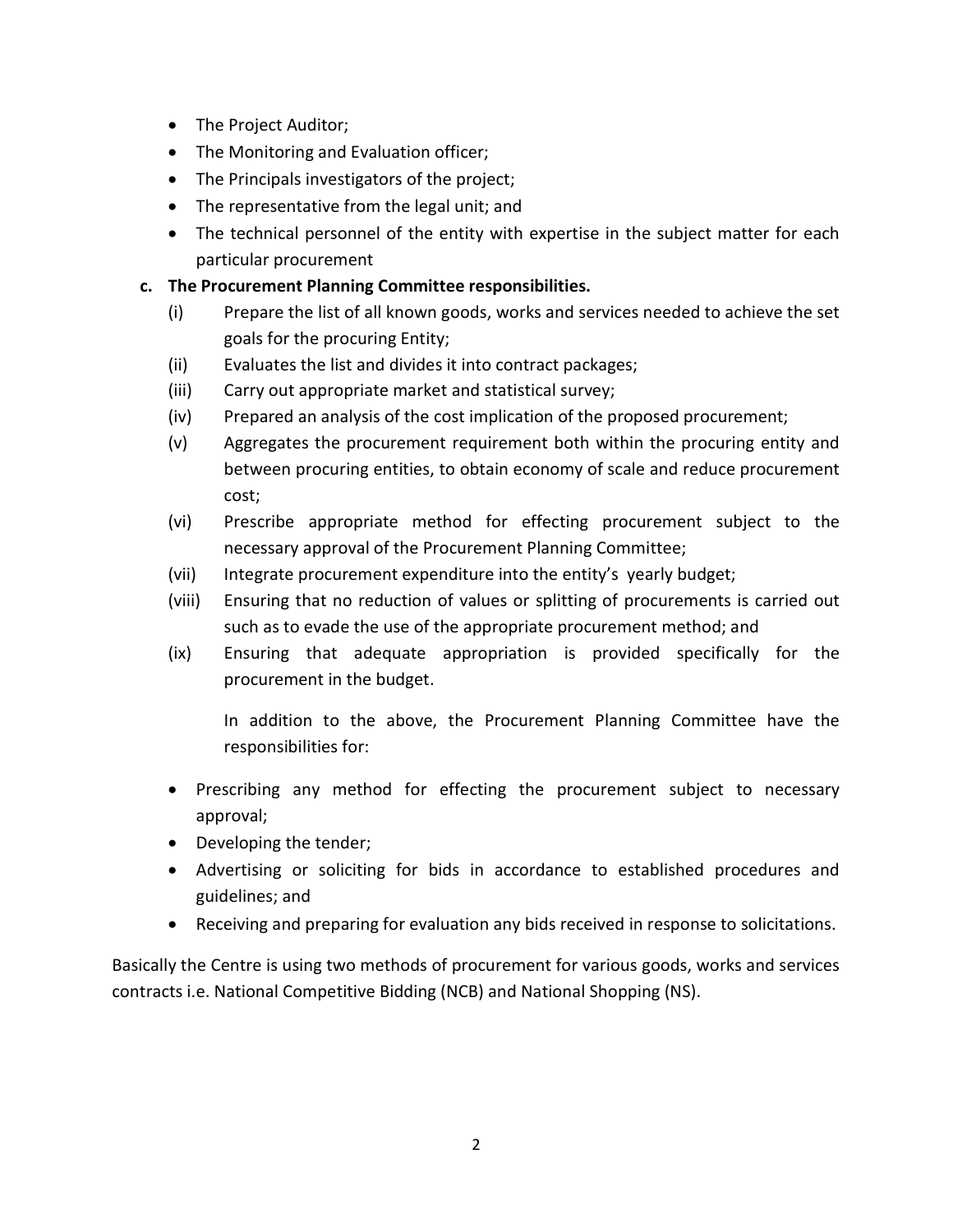### PROCUREMENT PROCEDURES METHODS.

(a) National Competitive Bidding (NCB): Is the competitive bidding procedure normally used for public procurement in the country of the borrower, and may be the most appropriate method of procurement of goods, works and non-consulting services which, by their nature or scope unlikely to attract foreign competition. The time range shall be 4-6 months.

## CHECK LIST – NCB

- Technical specifications drawn by technical expert
- Bidding documents prepared and issued with invitation for bids
- Advertised in at least two national dailies, the Federal Journal and the Centre website.
- Bids are publically opened and announced (copy of bids, minutes of bids opening and attendance records are well kept).

## BID EVALUATION PROCESS

Bid evaluation report should consist of:

- $\bullet$  Preliminary examination checking the completeness of the bid e.g. bid securities.
- Technical evaluation- checking compliance with required specifications.
- Post qualification of bidders
- Technical capacities of bidders (specified relevant general and similar experience)
- Financial capacity- average annual turnover.

#### WORKS EVALUATION.

Works evaluation report consists of:

- Cash flow requirement
- Access to credit facilities
- Required equipment
- Required technical personnel

#### CONTRACT AWARD.

- Recommendation and award
- Notification of award
- Acceptance letter of offer
- Performance security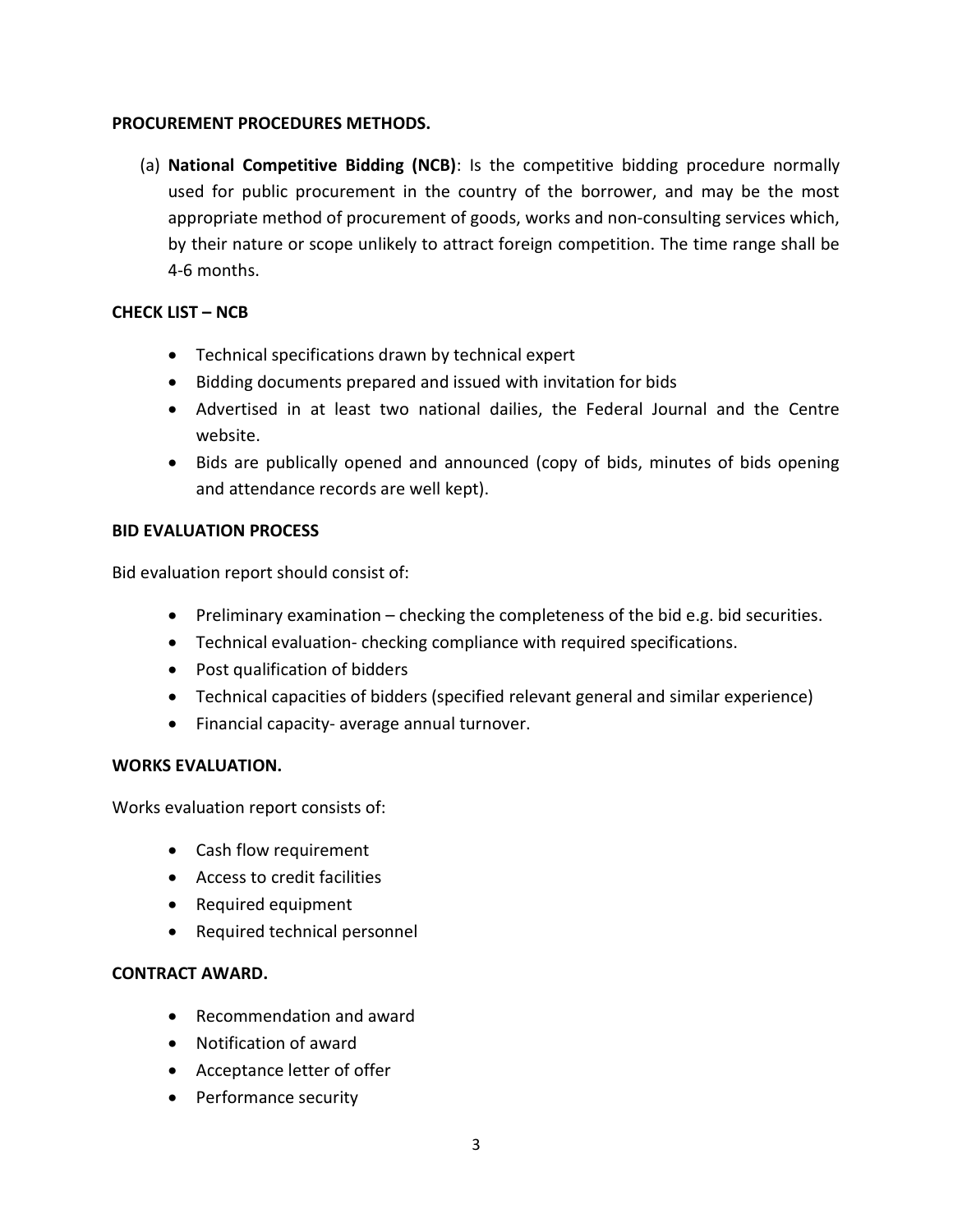- Advance payment guarantee
- Contract agreement with clear commitment
- Mobilization fee of no more than 15% for local suppliers and contractor and 10% for foreign suppliers and contractors may be paid.
- The award of all contracts should be notified to the Bureau of Public Procurement and should be published in two national dailies with description of the contract, name of contractor/supplier and the contract price clearly stated.
- (b) NATIONAL SHOPPING (NS) Is a procurement method based on comparing prices quotations obtained from several suppliers (in case of goods), from several contractors (in case of civil works) or services providers (in case of non-consulting services) with minimum of three quotations, to assure competitive prices.

Request for quotation shall indicate the description and quality of goods or specification of goods as well as desired delivery. The time range shall be 1-3 months.

# CHECK LIST FOR NATIONAL SHOPPING (NS)

- Solicitation letters with technical specification sent to minimum of three bidders.
- Quotation received from contractors/suppliers.
- Evaluations are opened same day
- Evaluation committee evaluates the quotations
- The procurement shall be awarded to the qualified contractor or supplier that gives the lowest price responsive quotation.
- Recommended bidder signs contract of purchase order
- Record of inspection delivery of goods, receipts, waybills
- Store receipts
- Completion certificate issued

## CODE OF CUNDUCT OF THE ACENTDFB.

- (1) The Centre shall, with the approval of the Committee, stipulated a Code of Conduct for all public officers, suppliers, contractors and service providers with regards to their standards of conduct acceptable in matter involving the procurement, disposal of public assets.
- (2) The conduct of all persons involved with public procurement, whether as official of the ACENTDFB, a procuring entity, supplier, contractor or services provider shall at all times be governed by principles of honesty, accountability, transparency, fairness and equity.